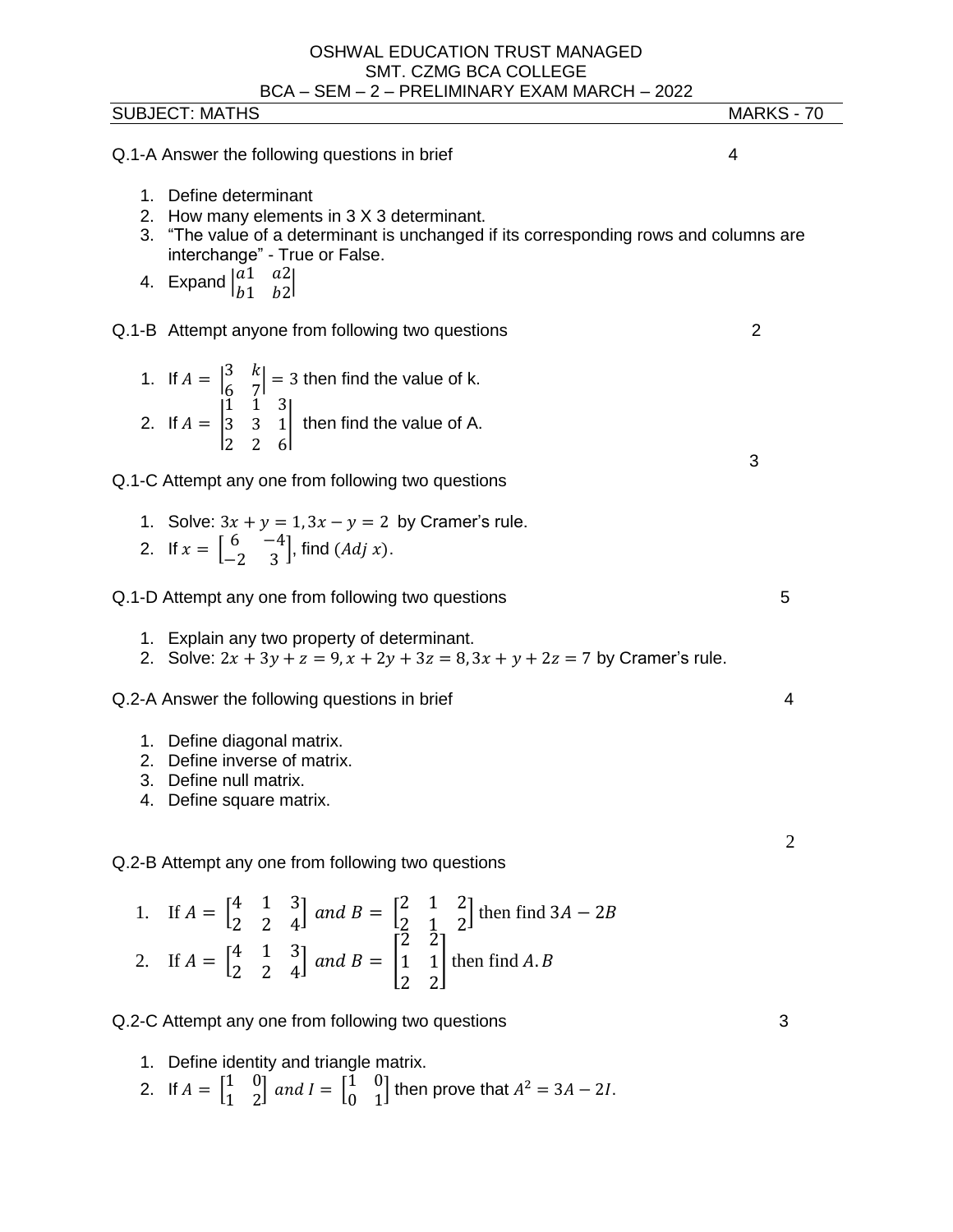|                                    |                                               | 1. If $A^2 = \begin{bmatrix} 5 & 4 \\ 4 & 5 \end{bmatrix}$ then find A. |     |                                                                                                                         |     |     |                                                                                           | 2. Solve $x + y + z = 5$ , $2x - 3y - 4z = -113x + 2y - z = 6$ using matrix method                 |   |
|------------------------------------|-----------------------------------------------|-------------------------------------------------------------------------|-----|-------------------------------------------------------------------------------------------------------------------------|-----|-----|-------------------------------------------------------------------------------------------|----------------------------------------------------------------------------------------------------|---|
|                                    |                                               |                                                                         |     |                                                                                                                         |     |     |                                                                                           |                                                                                                    |   |
|                                    |                                               | Q.3-A Answer the following questions                                    |     |                                                                                                                         |     |     |                                                                                           |                                                                                                    | 4 |
|                                    |                                               |                                                                         |     | 1. The distance between two points $(4, 5)$ and $(1, 1)$ IS ______                                                      |     |     |                                                                                           |                                                                                                    |   |
|                                    | 2. Define Equal set.<br>4. Define Finite set. |                                                                         |     | 3. Find the midpoint of line segment joining points A(3,1) and B(5,3).                                                  |     |     |                                                                                           |                                                                                                    |   |
|                                    |                                               |                                                                         |     | Q.3-B Attempt any one from following two questions                                                                      |     |     |                                                                                           |                                                                                                    | 2 |
|                                    |                                               | 2. Define intersection of two sets.                                     |     | 1. If $A = \{x, y\}$ and $B = \{-1, -2\}$ then find A X B.                                                              |     |     |                                                                                           |                                                                                                    |   |
|                                    |                                               |                                                                         |     | Q.3-C Attempt any one from following two questions                                                                      |     |     |                                                                                           |                                                                                                    | 3 |
|                                    |                                               |                                                                         |     | 1. Find the Area of triangle for $(2, 1)$ , $(-3, 1)$ and $(0, -3)$                                                     |     |     | 2. Show that $(2, -2)$ , $(8, 4)$ , $(5, 7)$ and $(-1, 1)$ are the vertices of rectangle. |                                                                                                    |   |
|                                    |                                               |                                                                         |     | Q.3-D Answer anyone from following two questions                                                                        |     |     |                                                                                           |                                                                                                    | 5 |
|                                    |                                               |                                                                         |     | 1. Explain De'Morgan laws with logical proof.                                                                           |     |     |                                                                                           | 2. Show that (-3, - 2), (7, 4) and (1, 14) are the vertices of an isosceles right angled triangle. |   |
|                                    |                                               | Q. 4-A Answer the following questions in brief:                         |     |                                                                                                                         |     |     |                                                                                           |                                                                                                    | 4 |
| 3. Define Mode.<br>4. Define Mean. | 2. Define Range.                              |                                                                         |     | 1. Find mean for the data 25, 35, 63, 22, 54, 23, 45.                                                                   |     |     |                                                                                           |                                                                                                    |   |
|                                    | 1. Define quartiles.                          |                                                                         |     | Q. 4-B Answer anyone from following two questions<br>2. For the data 2, 3, 7, 10, 5, 7, 14, 7, 8, 9, find Mode.         |     |     |                                                                                           |                                                                                                    | 2 |
|                                    |                                               |                                                                         |     | Q. 4-C Answer anyone from following two questions                                                                       |     |     |                                                                                           |                                                                                                    | 3 |
|                                    |                                               |                                                                         |     | 1. For moderately skewed frequency distribution,<br>$\vec{x} + M = 155$ and $\vec{x} - M = 15$ then find the value of Z |     |     |                                                                                           |                                                                                                    |   |
|                                    |                                               |                                                                         |     | 2. Calculate mean(assumed mean) and mode for following data:                                                            |     |     |                                                                                           |                                                                                                    |   |
| $\mathbf X$                        | 100                                           | 200                                                                     | 300 | 400                                                                                                                     | 500 | 600 | 700                                                                                       |                                                                                                    |   |
| f                                  | 9                                             | 12                                                                      | 16  | 20                                                                                                                      | 21  | 15  | 10                                                                                        |                                                                                                    |   |